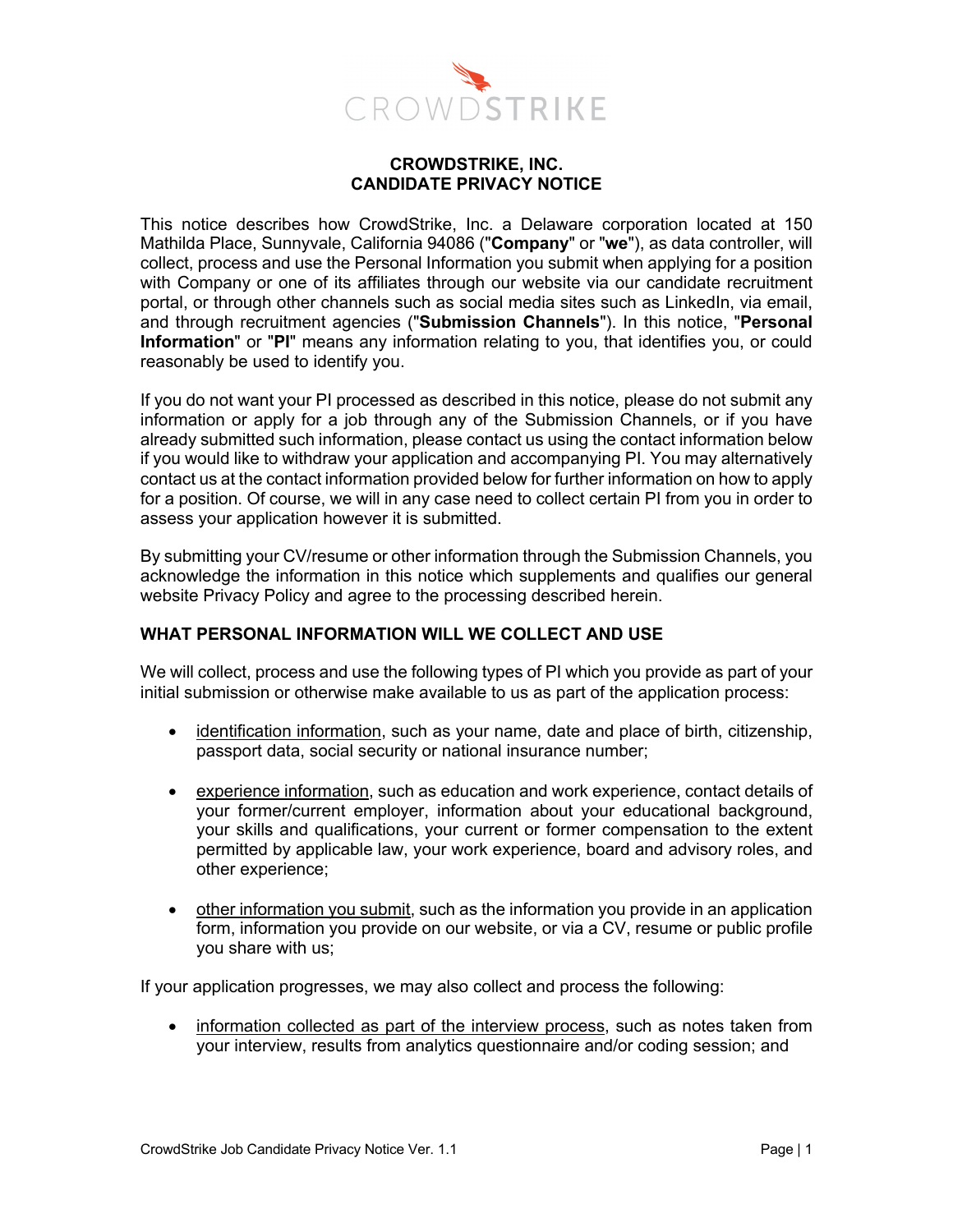

- background check information, such as information obtained through reference checks, subject to any further permissions or notifications required by applicable law.
- medical information, health information, including disability status, that is relevant to CrowdStrike and the role you are being considered for, in each case to the extent permitted by applicable law.
- information required to initiate employment, such as proof of eligibility to work in country (like a passport or visa), information you provide in response to an export control questionnaire, tax information, bank account information, benefits eligibility information and other information you provide, including legally required information, for the purposes of starting employment or performing an employment contract.

## **WHY WE COLLECT PERSONAL INFORMATION AND HOW WE USE IT**

We will collect and use the PI you provide to process your application for employment and comply with statutory legal obligations and pursue the legitimate interests we have in relation to your application, including confirming your eligibility to work in a given location. Your PI will be used and disclosed only for the legitimate business purposes of administering and evaluating your application and completing the on-boarding/new hire process, should you be offered and accept a position with one of the companies in our company group. We will use your PI for a variety of reasons linked to processing your application as set out below ("**Processing Purposes**"):

- administering, processing your application and communicating with you, including your identification, experience and other information you submit and, if your application progresses, any interview information and background check information;
- determining your suitability for the role for which you have applied, or for other roles, including your identification, experience and other information you submit and, if your application progresses, any interview information, background check information and results from any analytics questionnaire and/or coding session;
- conducting background checks as part of your application, subject to applicable law, including your identification, experience and other information you submit and, if your application progresses, any interview information and background check information;
- complying with applicable laws and employment-related requirements, including identification information and information required to initiate employment, for purposes such as confirming ability to legally work, setting up payroll, withholdings and benefits, complying with statutory reporting and retention requirements, and in the context of any potential legal claims that arise related to your application. If provided, and with your explicit consent, we will use information about your disability status to consider whether we need to provide appropriate adjustments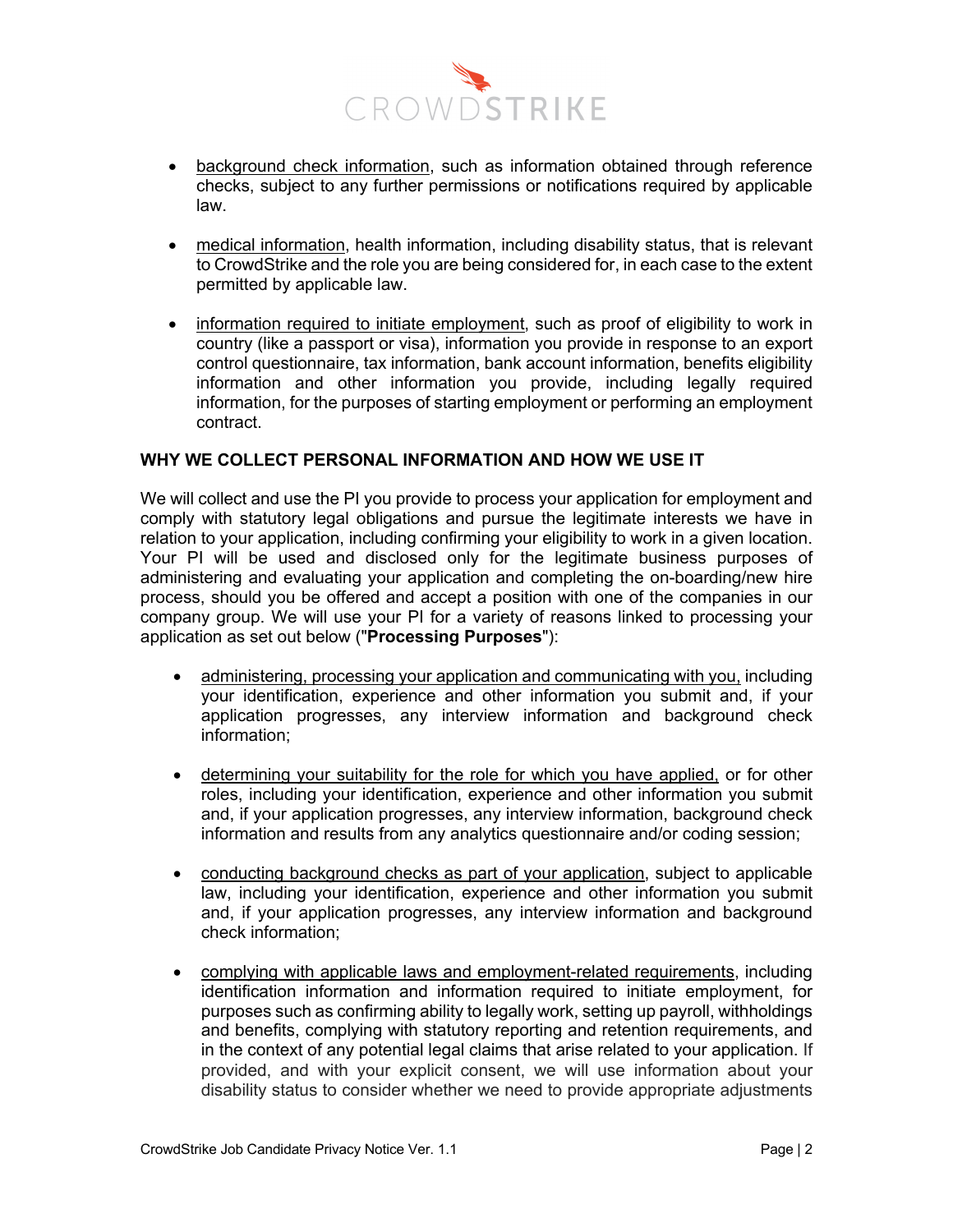

during the recruitment process, for example whether adjustments need to be made during a test or interview.

Please note that if you submit your resume/CV or other information and any other application materials to us, the above Processing Purposes may require sharing it with our affiliates, in particular, with the hiring entity which is offering the position.

### **SUBMITTING PERSONAL INFORMATION TO US**

Resumes/CVs should include information relevant to your employment history and education (degrees obtained, places worked, positions held, relevant awards, and so forth). If you provide information about others (i.e., reference contact details), please first ensure you have informed them that you will be providing their information and that they are happy for you to provide it to us. Generally, we recommend that you do not disclose sensitive personal characteristics (e.g., gender, height, weight, religion, philosophical or political beliefs, financial data, age) in your resume/CV or any materials you submit in support of your application. However, in positions in some locations, and subject to applicable law, we may request that you self-identify with certain characteristics, such as gender, race/ethnicity or veteran status. You may choose not to disclose such characteristics and choosing not to disclose will not subject you to any adverse treatment. If you do disclose, this information will be kept confidential and used for reporting and statistical purposes in compliance with applicable law.

Any misleading, false or willful omission of relevant information may be sufficient reason for refusal of employment, or suspension or dismissal from employment. Please submit only accurate information.

### **WHO MAY HAVE ACCESS TO YOUR PERSONAL INFORMATION**

Your PI may be shared with third parties, including entities within and outside our group of companies, for the Processing Purposes as follows:

- **to our group of companies**, as the specific entity you're applying to work for is part of a wider group with headquarters in the United States and offices in various jurisdictions which share human resources and management decisions, we may transfer your PI to the hiring entity in order to make the hiring decision and to other entities within the group to monitor and assure compliance with applicable policies and procedures and applicable laws;
- **to regulators, authorities and other third parties**, such as courts and other authorities, independent external advisers and internal compliance and investigation teams - as necessary for the Processing Purposes described above; and
- **to data processors**, as necessary for the Processing Purposes described above. These diligently selected data processors may carry out instructions relating to IT hosting services or similar functions, recruitment or workforce administration. Where required, they will be subject to contractual obligations to implement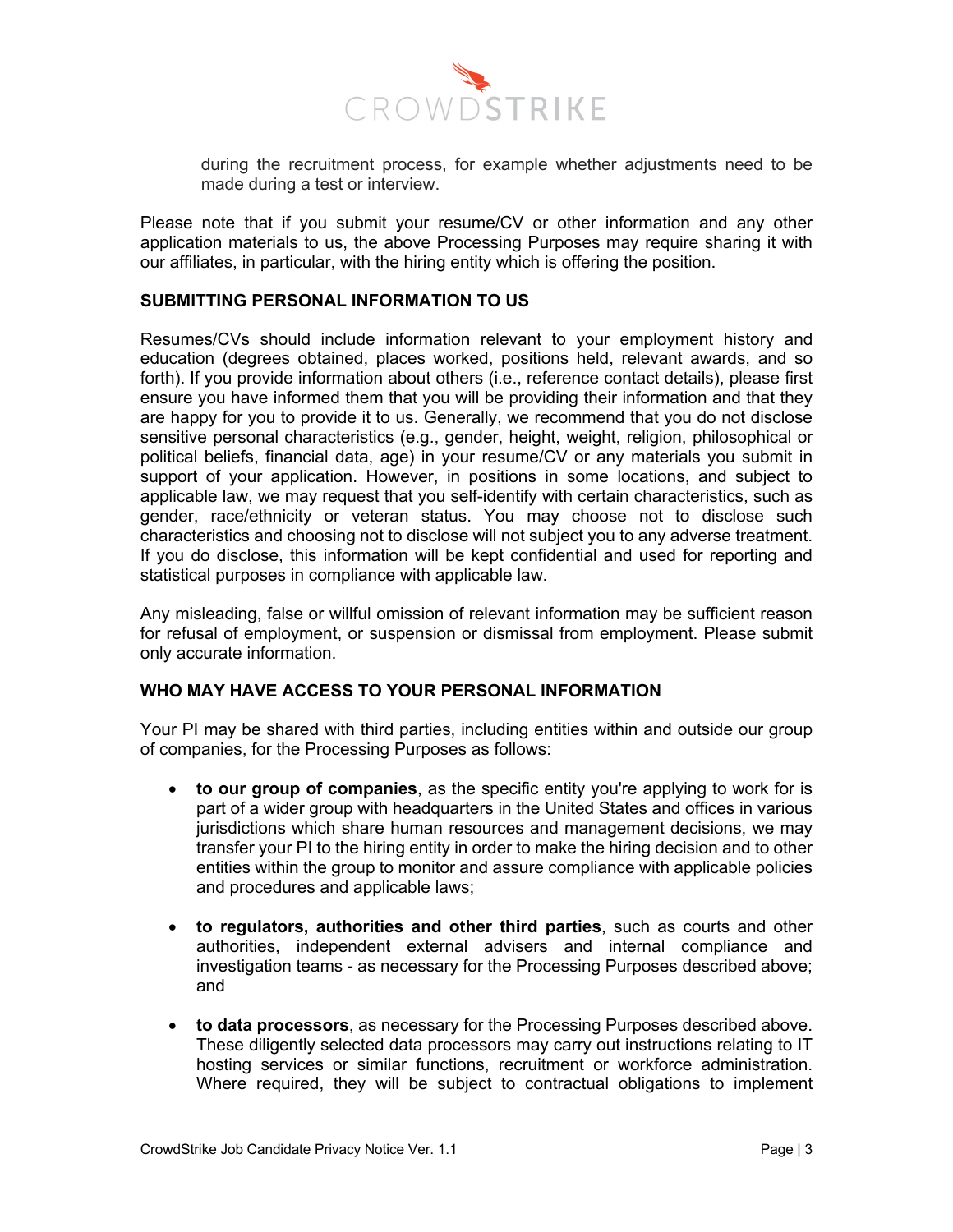

appropriate technical and organizational measures to safeguard the PI, and to process it only as instructed.

Therefore, for the Processing Purposes, your PI will be processed and stored on systems used by us in the United States at our headquarters in Sunnyvale, California, USA and in other secure locations, as may be required from time to time. Some recipients are located outside of the European Economic Area and United Kingdom ("**EEA**") and such transfers are subject to a recognized applicable adequacy mechanism. This includes our group companies, CrowdStrike, Inc., CrowdStrike Services, Inc., and CrowdStrike Holdings, Inc., located at 150 Mathilda Place, Sunnyvale, California 94086, and other applicable entities.

By entering into appropriate data transfer agreements or implementing other appropriate safeguards to provide an adequate level of data protection, we have confirmed an adequate level of protection for your PI. Additionally, CrowdStrike is certified under the EU-U.S. Privacy Shield and is committed to protecting personal data transferred from the EEA and United Kingdom to the U.S. under the EU-U.S. Privacy Shield principles. Moreover, appropriate technical and organizational security measures will be in place to protect your PI against accidental or unlawful destruction, accidental loss or alteration, unauthorized disclosure or access, and against all other unlawful forms of processing. Any onward transfer (including to our affiliates outside the EEA) is subject to appropriate onward transfer requirements as required by applicable law. You can request a copy of the appropriate safeguards by contacting candidateprivacy@crowdstrike.com.

Only authorized personnel (e.g., talent acquisition, human resources, legal, and appropriate managers) will have access to your PI for the legitimate business purposes described in this notice.

### **OUR RECORD RETENTION PRACTICES**

Company will retain PI no longer than is necessary to carry out the Processing Purposes described in this notice and/or as required by applicable law and company procedures.

We may, with your agreement, and also subject to different retention requirements under any applicable law, retain your information after the recruitment process is complete to contact you about potential future opportunities or for record keeping purposes.

We will delete your information when we no longer need it for the Processing Purposes. Any PI retained will be processed, used, disclosed, and stored in accordance with this notice. If you do not want your information retained in the event that you are not offered a position, you can request deletion by contacting us. However, we may retain some of your information for longer for statistical purposes, including to meet statutory and regulatory requirements.

### **HOW WE SECURE YOUR PERSONAL INFORMATION**

Company uses advanced technology and well-defined practices as required by applicable law to help ensure that your PI is protected from unauthorized access, use, misuse, modification, disclosure and destruction. Also, if you want to learn more about our online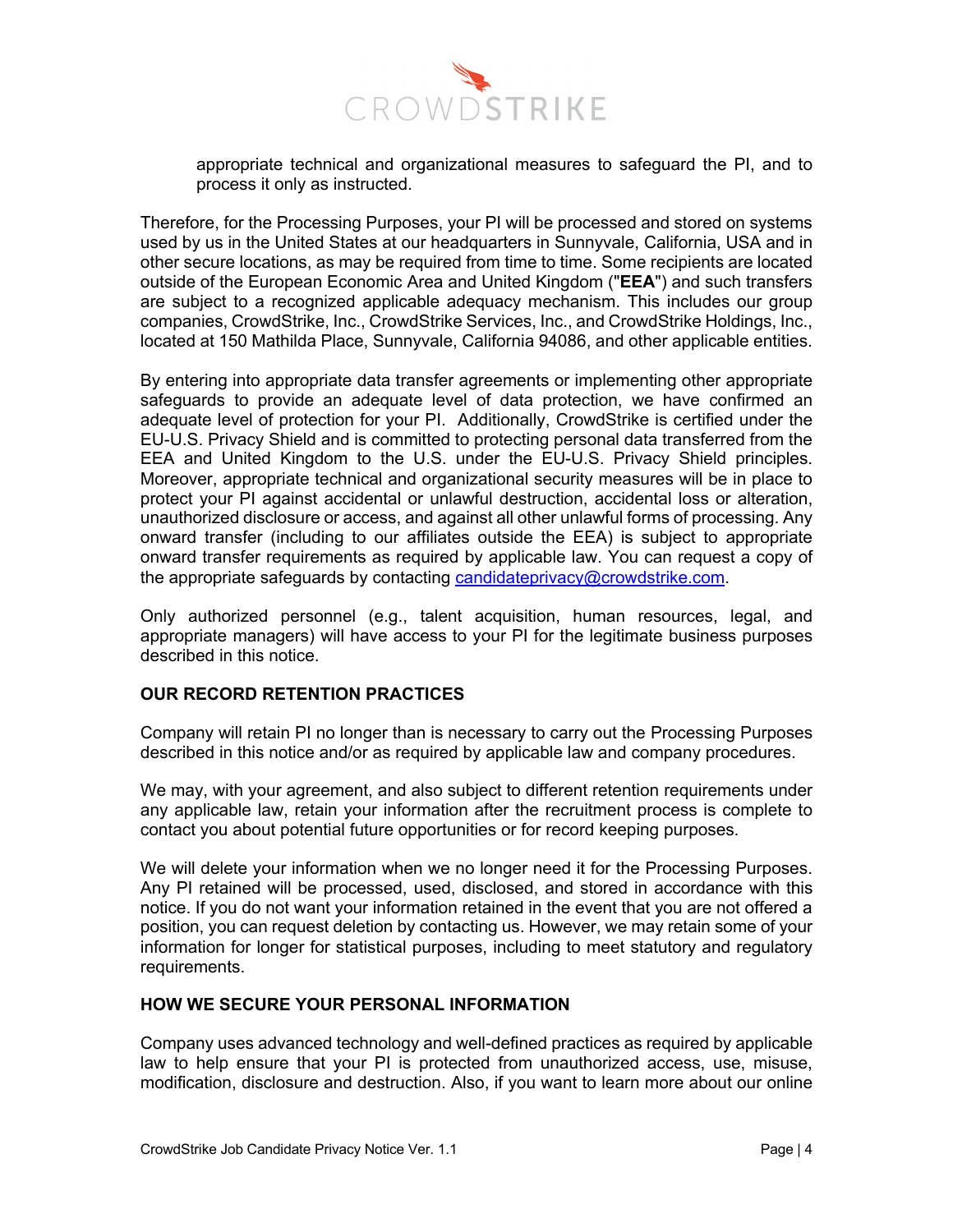

privacy commitment, please also see our general website Privacy Policy https://www.crowdstrike.com/privacy-notice/.

# **YOUR RIGHTS IN RESPECT OF YOUR PERSONAL INFORMATION**

Under applicable law, you may have certain rights in relation to your PI. These can differ by country. For instance, if you are in the EEA, and United Kingdom, or Switzerland, your rights can be summarized in broad terms as described below. If you are in other jurisdictions, your rights are subject to local laws and may not exist.

# **(i) Right of access**

You have the right to confirm with us whether your PI is processed, and if it is, to request access to that PI including the categories of PI processed, the purpose of the processing and the recipients or categories of recipients. We do have to take into account the interests of others though, so this is not an absolute right, and if you want to request more than one copy we may charge a fee.

### **(ii) Right to rectification**

You may have the right to rectify inaccurate or incomplete PI concerning you.

## **(iii) Right to erasure (right to be forgotten)**

You may have the right to ask us to erase PI concerning you.

# **(iv) Right to restriction of processing**

In limited circumstances, you may have the right to request that we restrict processing of your PI, however where we process your PI for the Processing Purposes we think that we have a legitimate interest in processing that PI which may override a request that you make.

### **(v) Right to data portability**

You may have the right to receive PI concerning you, which you have provided to us, in a structured, commonly used and machine-readable format and you may have the right to transmit that PI to another entity.

### **(vi) Right to object and rights relating to automated decision-making**

Under certain circumstances you may have the right to object, on grounds relating to your particular situation, at any time to the processing of your PI, including profiling, by us and we can be required to no longer process your PI. This may include requesting human intervention in relation to an automated decision so that you can express your view and to contest the decision.

You may also have the right to lodge a complaint with the competent data protection supervisory authority in your jurisdiction.